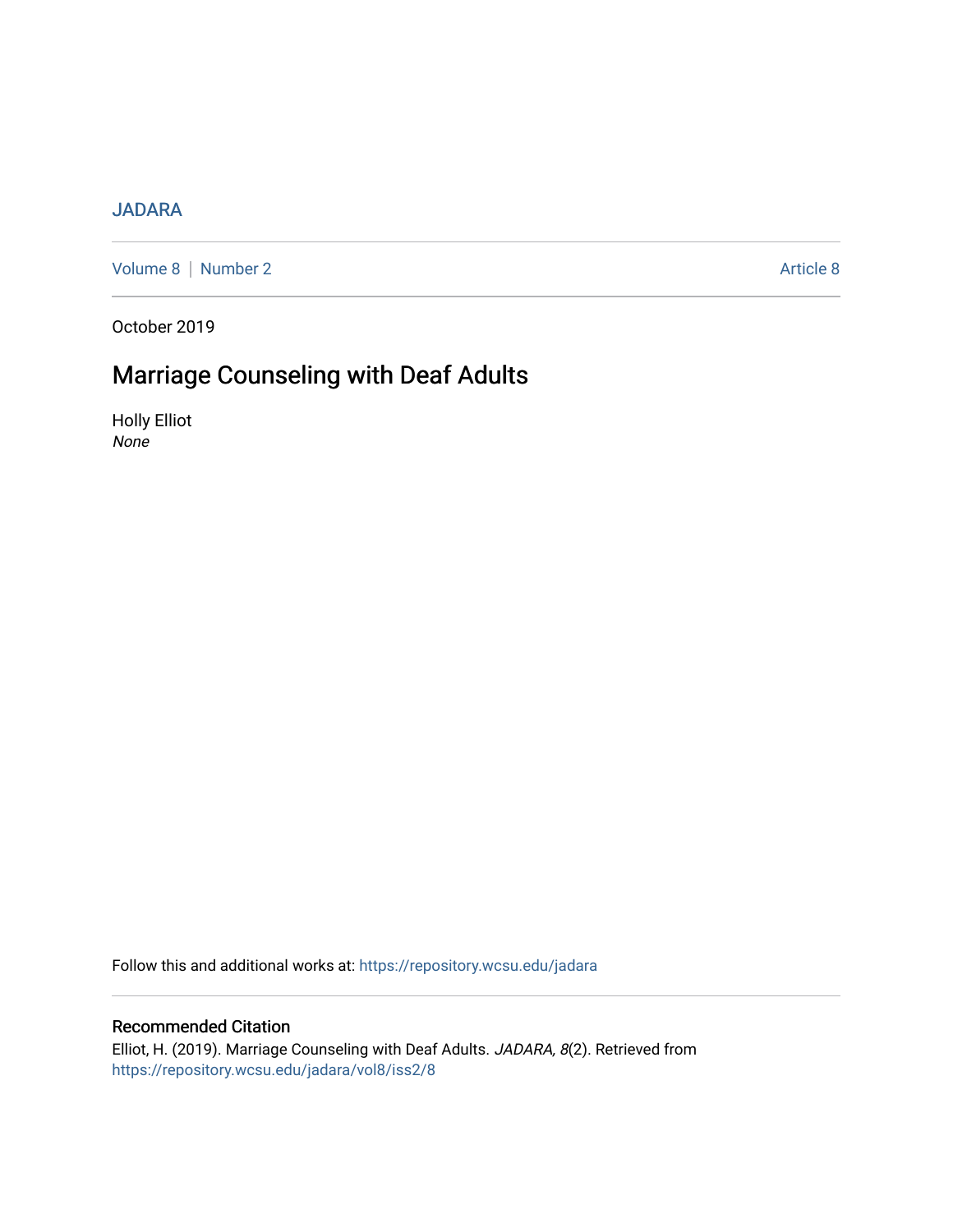#### HOLLY ELLIOTT, M.S.

Family therapy with deaf clients is a recent development, starting with the Mental Health Project for the Deaf in New York in 1955 (Rainer, Altshuler and Kallmann, 1969). A study was initiated at that time for the purposes of identifying the total New York State population of literate deaf persons over twelve years of age and to analyze adjustment data important for an understanding of behavior patterns that might lead to poor, fair, or adequate levels of life performance. Special studies were made at both ends of the distribution of deafness-specific adjustment patterns, with some attention focussed on the frequency of broken homes. For the purposes of their study (and this paper) deafness was defined as a "stress-producing hearing loss, from birth or early childhood, rendering a person incapable of effecting meaningful and substantial auditory contact with the environment" (p. xiv).

Data from the New York study indicates that in the 1960 sampling of 3,818 deaf males age 25 and over, 64.5 percent were married, as compared to 78.8 percent of the general population (figures taken from the 1950 census). Of the 3,285 deaf females age 25 and over, 69.6 percent were married, slightly less than the 70.4 percent in the general population. Four percent of the deaf males and 7.3 percent of the deaf females were widowed, whereas the percentages were 5.6 and 15.2 in the general population. Divorce was somewhat higher in the deaf population: 3.7 percent of the deaf males and 4.9 percent of the deaf females were classified as "divorced," against 1.2 percent male and 1.8 percent female in the general population.

Current statistics on the marital status of the deaf population in the entire country must await the final analysis of the data gathered by the National Census of the Deaf Population, currently being undertaken (Schein and Delk, 1973). The United States Bureau of Census discon-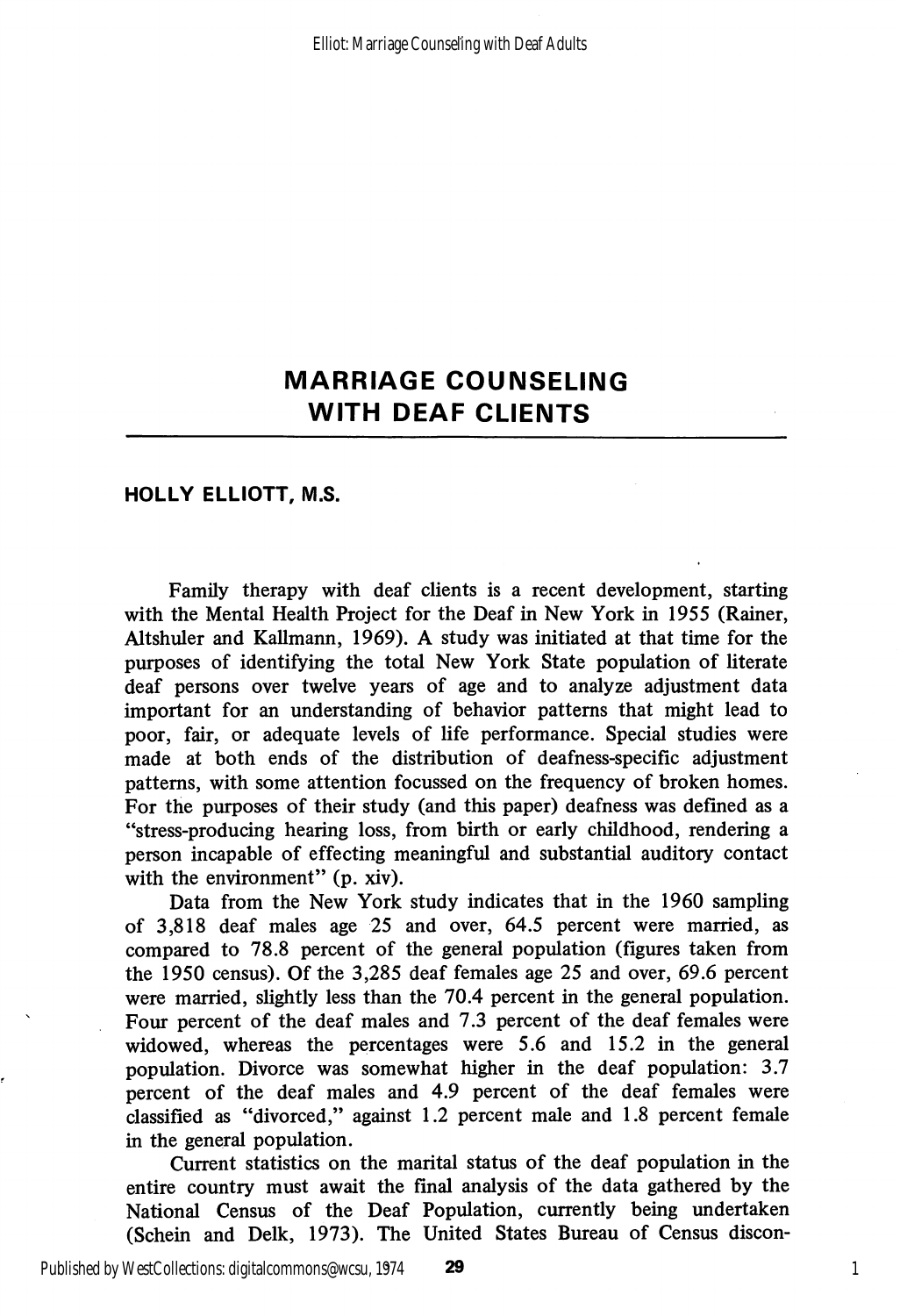tinued counting deaf people in 1930 and gave as the reason the fact that it could not do the job accurately. The present census is being supported, in part, by grants from the Social and Rehabilitation Service of the U.S. Department of Health, Education and Welfare. The New York study, however, indicates reliable trends.

Who then, is addressing the problem of marriage counseling with the deaf? It is doubtful that many deaf couples benefit from the marriage counseling services available to their hearing counterparts; the communi cation barrier is formidable, and many of the counselors may be subject to what Schlesinger and Meadow (1972) have called the "shock-withdrawalparalysis" that appears to frighten the uninitiated on their first exposure to deafness. "Professionals competent in dealing with other problems and handicaps frequently lose their competencies when they deal with deaf clients" (p. 213). Undoubtedly many unreported cases are being seen by pastors of churches with deaf congregations. Marriage counseling represents approximately .024 percent of the reported clinical cases treated at the New York Mental Health Services for the Deaf. The figure may be somewhat higher at Mental Health Services for the Deaf in San Francisco, but services to deaf couples are limited by the fact that operational funding relates to problems in specific areas such as school-age children, vocational rehabilitation clients, etc.

The New York study further states that:

Although facilities for psychiatric treatment are badly needed, even more urgent are mental hygiene problems such as sex education and preparation for marriage for young deaf persons in high school or college. This would benefit not only those deaf persons but their families-to-be. No group is more entitled to counseling in marriage, parenthood and genetics than the deaf. But since counseling in these highly important areas is itself a form of psychotherapy, it can best be given by persons trained in psychiatric methods used with the deaf, as well as in the biology of deafness (page 215).

In discussing a developmental model apphed to the problems of deafness, Schlesinger and Meadow (1972) suggest that when the young deaf adult is separated from the rather protective setting of most school situations, he may find the world quite different.

The more stressful requirements of the world intensify their styles of defending against stress (which may result in) an intensification of impulsiveness, an increase in dependence, or an automatonlike conformity. ... For those who are successful, love and work can become the satisfying and exhilarating companions of young adulthood. For those who have not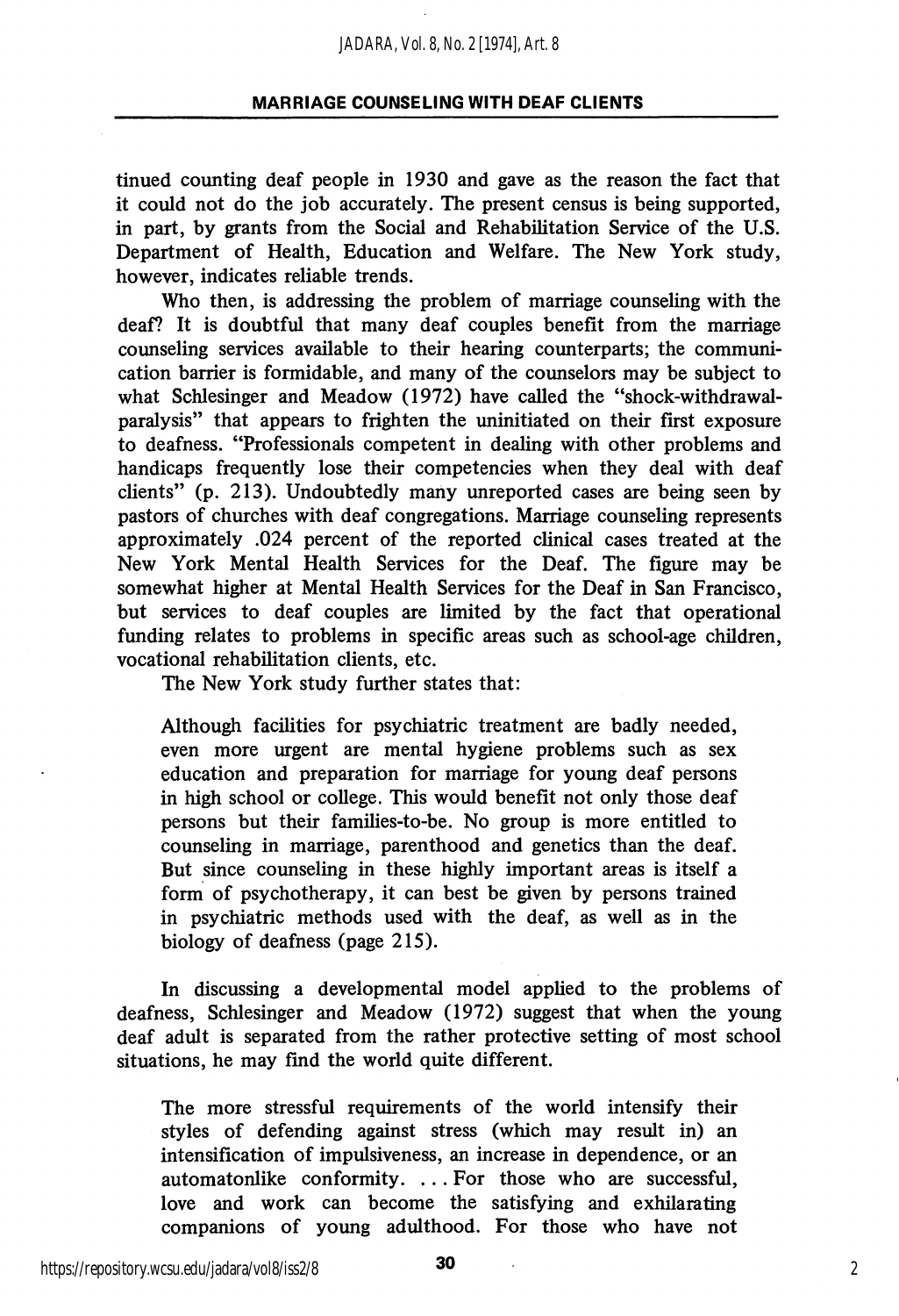reached the required level of maturity, love and work will retain infantile characteristics. Intimacy will be replaced by isolation, or by frantic, superficial relationships (page 24-25).

Despite the need, there is a virtual void of information in the literature about marriage counseling with deaf clients.

In his paper on value issues in marital counseling, Hudson (1969) quotes Walter R. Stokes, psychiatrist and marriage counselor:

It so happens that marriage is the chief proving-ground of emotional maturity, as well as the arena in which the parentchild relationship so critically affects the emotional development of the human being. ... Therefore it is in marriage that the symptoms of emotional immaturity and neurosis most strikingly appear. Thus I see the marriage counselor of the future primarily a student of the life cycle, with emphasis upon its emotional aspects (page 63).

It may be important for the counselor with deaf clients to see (or at least be cognizant of) deaf individuals in all developmental stages in order to understand better what happens in the marital relationship. To borrow from the Eriksonian perspective, "each critical developmental phase can be described as a biologically motivated process of maturation which requires psychological adaptation to achieve a new level of development" (Schlesinger, 1973). There is an increasing body of evidence (Schlesinger and Meadow, 1972) indicating that auditory deficit may interfere with the successful resolution of the "critical moments" described by Erikson (1963), particularly in the early years. Thus, because of deficits in early meaningful communication, some deaf adults come to the marriage relationship biologically mature, but sexually naive as well as emotionally and experientially deprived.

Virginia Satir (1967) calls an individual dysfunctional when he has not learned to communicate properly.

Since he does not manifest a means of perceiving and inter preting himself accurately, or interpreting messages from the outside, the assumptions on which he bases his actions will be faulty and his efforts to adapt to reality will be confused and inappropriate (page 92).

On a superficial level it would appear that deaf adults bring many similarities to the marital union: their communication mode is idiosyncratic; they probably had hearing parents and hearing siblings; chances are they both attended a residential school, have similar academic levels, and the social life of both has probably been restricted to the deaf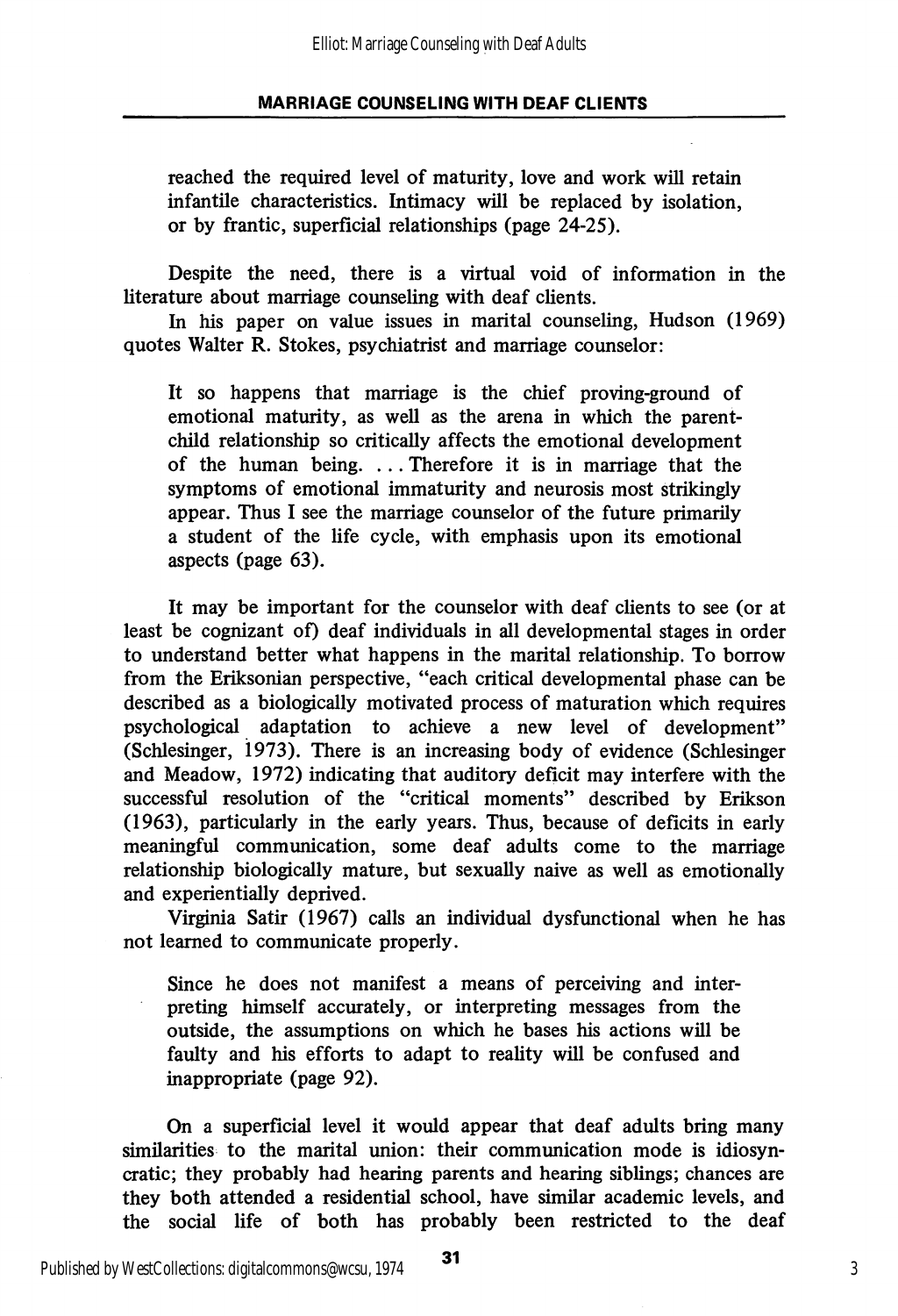community. Yet on a psychic level there may be problems adjusting to the differentness of the spouse if each has not achieved independent selfhood (Satir, 1967). This may be difficult if they (and their parents) did not fully resolve the differentness implicit in the early environment. In their studies comparing deaf children of deaf parents with deaf children of hearing parents, Brill (1960) and Meadow (1967) found that in general, deaf children of deaf parents were better adjusted, although both also found that deaf children with deaf parents and deaf sibs have more ratings in both extremes.

Goodwin and Mudd (1969) tell us that the average married couple will fall toward the middle of a continuum from a mutual capacity for caring and concern for each other to the other end of the scale where there is self-centeredness and inability to relate to another person or his needs. Some of our deaf clients seem to fall into the lower end of the continuum in what Bowen (1969) calls the narcississtic use of "I". "I want—I am hurt—I want my rights." Mutuality is a difficult concept for these clients. In this context, mutuality may be defined as the recognition by each of the separateness as well as the unity of the partner, and that he or she has responsibilities, wants and needs of his own which coexist with those of the marriage (Goodwin and Mudd, 1969). This lack of mutuality may be a function of the impact of deafness on autonomy in early childhood.

In early power struggles with parents, many deaf children experience an intensity of negativism that interferes with normal maturation. The capacity to resist external influences and to develop feelings of separateness and independence. But when an obstacle occurs in the way of this maturational process, when the child habitually loses in the struggle for autonomy, then the resistant feelings take on a hostile quality (Schlesinger and Meadow, 1972, page 15).

In one of our cases, conjoint sessions with a deaf couple involved the repetitious "accuse the other—excuse self (Bowen, 1969)." This couple did not appear to have the capacity to stop the cycle and look at the pattern. When asked by the therapist to define the word "love," each felt that love meant "the duty of the other to please me." Perhaps in this case, conjoint therapy became the means for further separating the spouses instead of bringing them together. "A joint conference can provide an ideal opportunity for both parties to say things to punish and hurt each other which neither will forget because of the presence of a third party." (Ard, 1969, p. 215)

Our patients come to us from a wide geographical area and are referred by many different agencies. The majority of cases seen in family therapy are hearing parents with deaf children, and while marital problems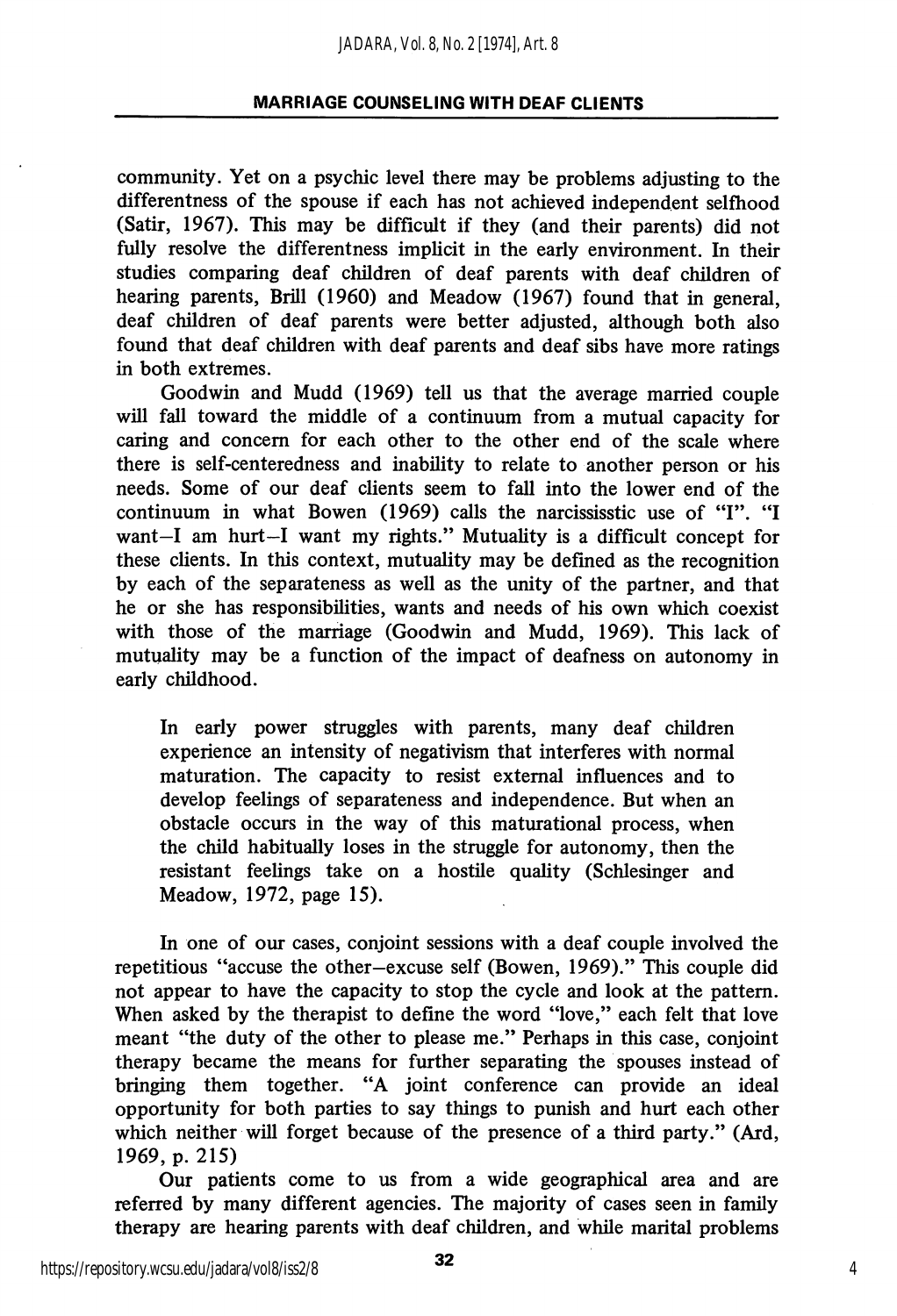can be (and sometimes are) a factor in these cases, they are not a concern of this paper.

The therapeutic approach of the marriage counselor to the deaf client is of necessity eclectic. In some cases the therapist can successfully help the couple acquire the ability to verbalize thoughts and communicate feelings to each other with the therapist facilitating the process.

Mrs. A. was self-referred because she could not choose between her husband and her boyfriend (both also deaf); she loved them both and was torn with indecision. At intake she was living alone and seeing them both. The therapist suggested that she bring her boyfriend with her the next week; then the following week bring her husband; then after a month, come in alone again. The therapist saw each individually, then conjointly, helping each express his feelings first to the therapist, then to each other. At the end of the month, Mrs. A. returned, telling of her "new life" with her husband.

The whole framework of early rejection and non-acceptance by others—and thus by self—can have an adverse effect on marriage. Difficulty in communication is closely liked to an individual's self concept (Satir, 1967). When self-acceptance is the primary issue, more intensive therapy is called for.

Mrs. B. was referred by a friend who told her; "Go see Mrs. E. She will tell you that you have to love yourself before you can love someone else." Poignantly (and in sign language) Mrs. B. said: "Teach me to love myself." The therapist assued her that while she could not "teach" her this, she would like very much to help her do it herself. This young woman was having problems with her second marriage in her desperate search for love. Therapy involved taking her back into her childhood to help her imderstand the origins of her impulsiveness: her overprotective mother, her stem father, and her inability to communicate with either; her misconceptions about sex.

Deaf-hearing marriages pose particular problems and we sometimes see what Rutledge (1969) calls the "parentified marriage." For example, a hearing wife needing to be an adult by "parenting" another adult, marries a deaf man who needs to preserve his role as child (or vice versa).

Mrs. C. is hearing and Mr. C. is deaf. Their marriage appeared to be successful until the first child was born. Mr. C. began showing symptoms of acute anxiety and other problems, primarily sexual, began coming to the surface. Long term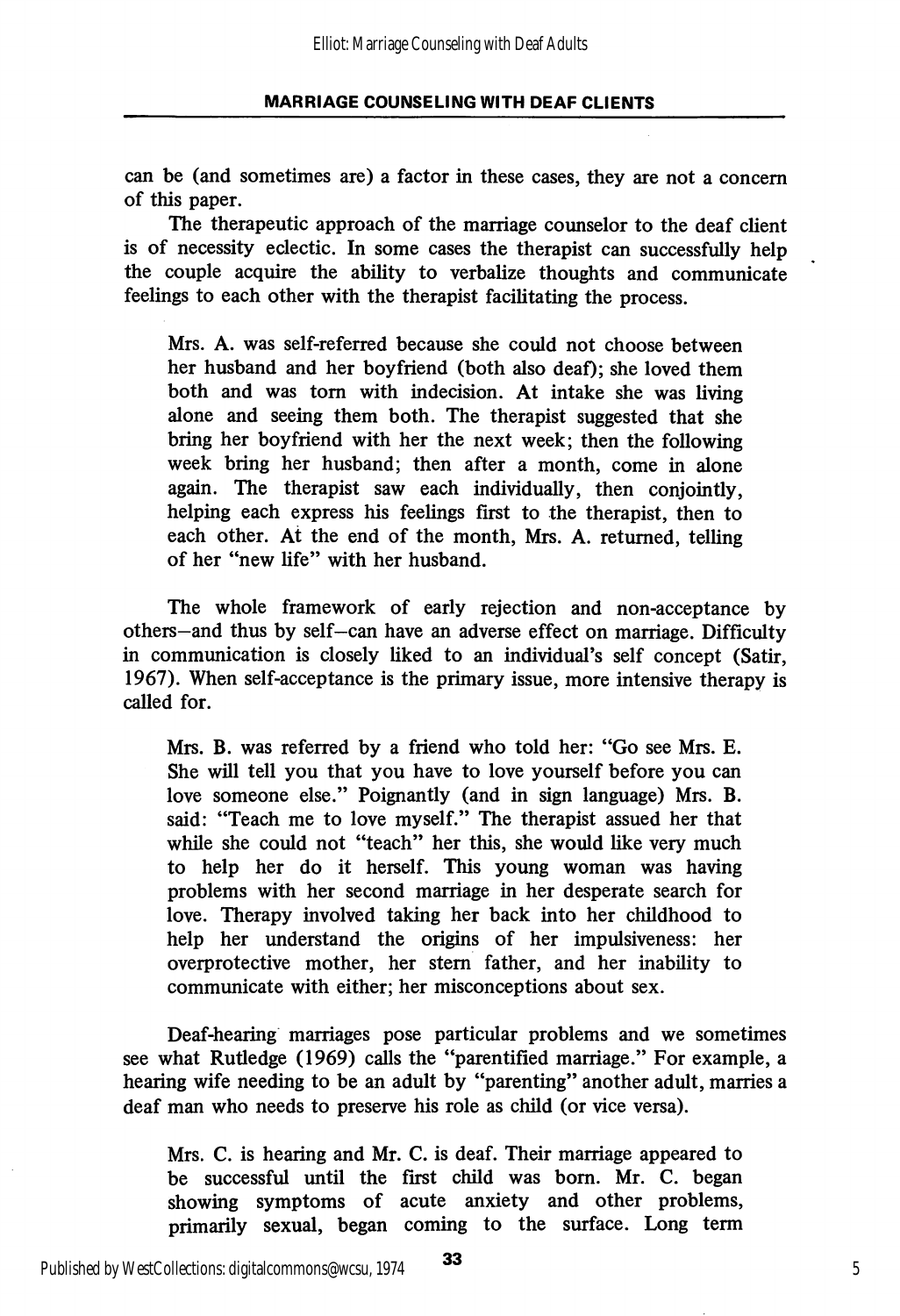therapy helped them redefine their roles as husband and wife and parents of a child.

Occasionally a deaf-hearing marriage is the the type described as "neurotic-complementarity." One person, feeling inadequate and incomplete, find another who can complement or complete the syndrome of personality needs (Rutledge, 1969). The differentness of the other person, promising to meet unfulfilled personality needs, may be what attracted the couple in the first place.

Middle-age divorce is an increasing phenomenon (Mudd, Mitchell and Taubin, 1965) and is particularly poignant when the couple is deaf. Many deaf marriages produce hearing children and when these children leave the home, the parents lose a vital link with the hearing environment and additional stresses are added to the marriage. Joanne Greenberg portrays this beautifully in her novel In This Sign:

"When Hearing have a child (said Abel) and she grows up to be a woman and is married, father—mother—the parents cry at the wedding because she is leaving them and they know they will be lonely for her. When Deaf have such a child, a Hearing child, she grows up in the Hearing world, and when he is married, mother and father do not cry. When the Hearing child leaves the house of the Deaf, their mouths also are taken away from them and their ears are taken away and the child also, whom they love. For this, tears are not enough. So they sit in the darkness ...." (Greenberg, 1970, page 176)

When middle aged couples separate it is frequently after many years of conflict and habit patterns are often too deeply engrained to change.

Mr. D. was referred to us because of suicide threats. His wife of twenty-two years had left him (there had been many prior separations and reconciliations) and this was an intolerable threat to his self-esteem. There was a brief reconciliation during the course of therapy, but it became quickly apparent that each spouse invested in the therapist "god-given" powers to change the other to his or her satisfaction—and in the shortest possible time. Their only mutuality seemed to be their willingness to come together for therapy, which simply afforded them a new arena for their battles. The therapist shared the feeling of impasse with the clients and offered to see them on an individual basis to help them work on their individual problems. But they did not keep their appointments and the therapist subsequently learned that Mrs. D. had filed for divorce.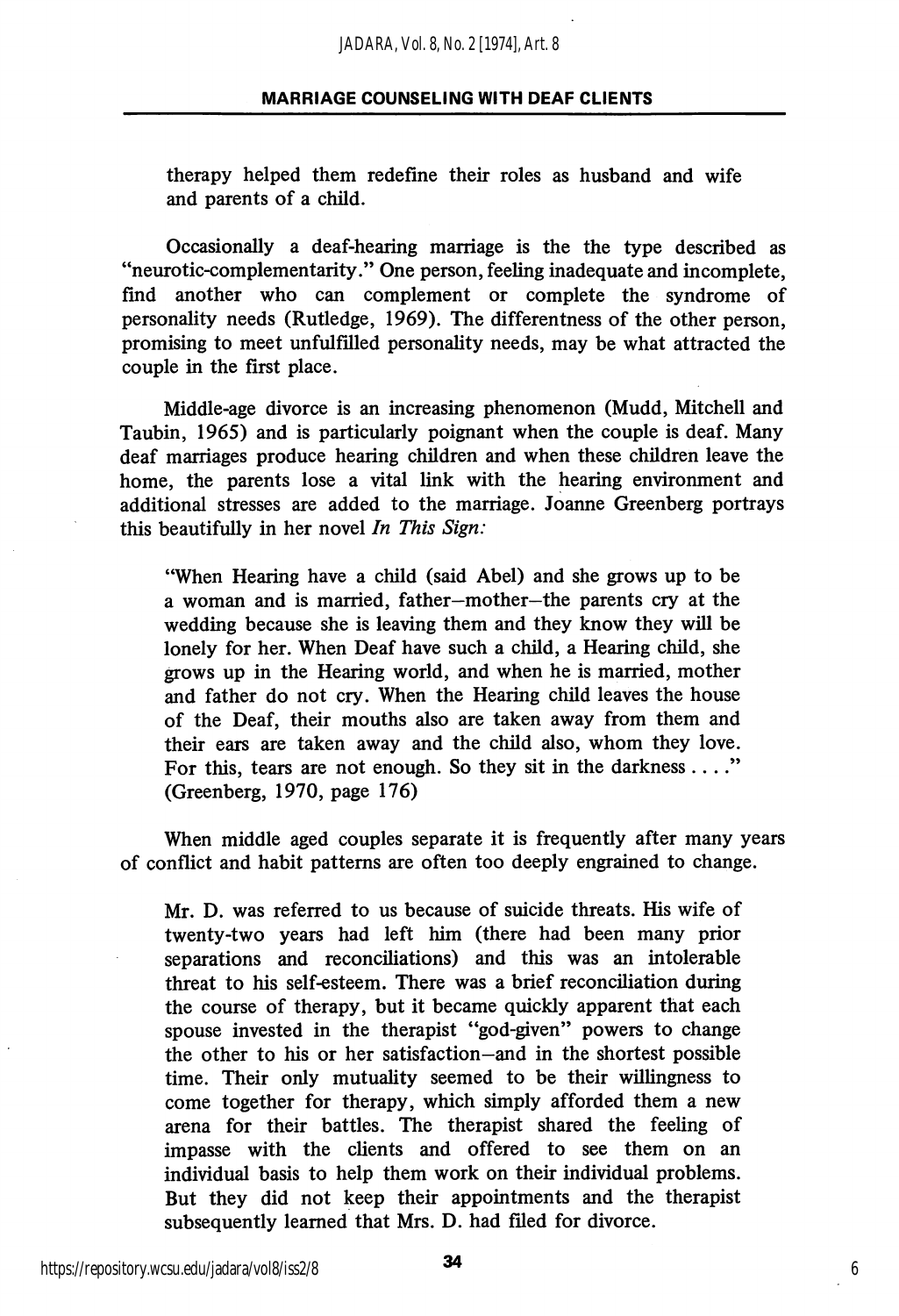In a preventive sense, it is extremely important that the schools and colleges for the deaf give more attention to family life education. Rainer et al (1969) speak of an "unfortunate vacuum in this area." Meadow's findings (Schlesinger and Meadow, 1972) suggest that programs of sex education should be considered essential in any residential school for deaf students.

These schools serve in place of parents in conveying sexual information and indicating standards of sexual morality, as well as in many other areas. However, in the area of sexual practices, schools often do not have the freedom to fulfill their roles as stand-in parents. The help of mental health consultants in this sensitive area of human behavior should be of unusual benefit (p. 148).

Sex education programs should also be made available to deaf adults. "Such a program should include, with its physiological presentation, an understanding of the male and female psychological and emotional needs. It goes without saying that a lot of visual aids are needed in such a program. Fluent manual communication skills are also important in any conseling situation (Brick, 1973)."

Divorce rates are rising and it may be that divorce rates among the deaf continue to be proportionately higher. Yet there are few therapists trained for marriage counseling with this special population. Increased attention to the preventive aspects, and the training of more counselors in this field are a critical necessity.

#### BIBLIOGRAPHY

- Ard, Ben, "Communication Theory in Marriage Counseling: A Critique," in Handbook of Marriage Counseling, Ard & Ard eds., Palo Alto: Science and Behavior Books, Inc. 1969, 213-219.
- Bowen, M., "The Use of Family Theory in Clinical Practice," in Handbook of Marriage Counseling, Ard & Ard, eds., Palo Alto: Science and Behavior Books, 1969, 139-168.
- Brick, L.J., Jacksonville, Illinois, personnel correspondence.
- Brill, R.G., "A Study in Adjustment of Three Groups of Deaf Children," Exceptional Children, 26, 1960, 464-466.

Erikson, E.H., Childhood and Society, New York: Norton, 1963.

- Goodwin, H.M. and Mudd, E.H., "Marriage Counseling: Methods and Goals," in Handbook of Marriage Counseling, Ard & Ard, eds. Palo Alto: Behavior Books, 1969, 93-105.
- Greenberg, J., In This Sign, New York: Holt, Rinehart and Winston, 1970.